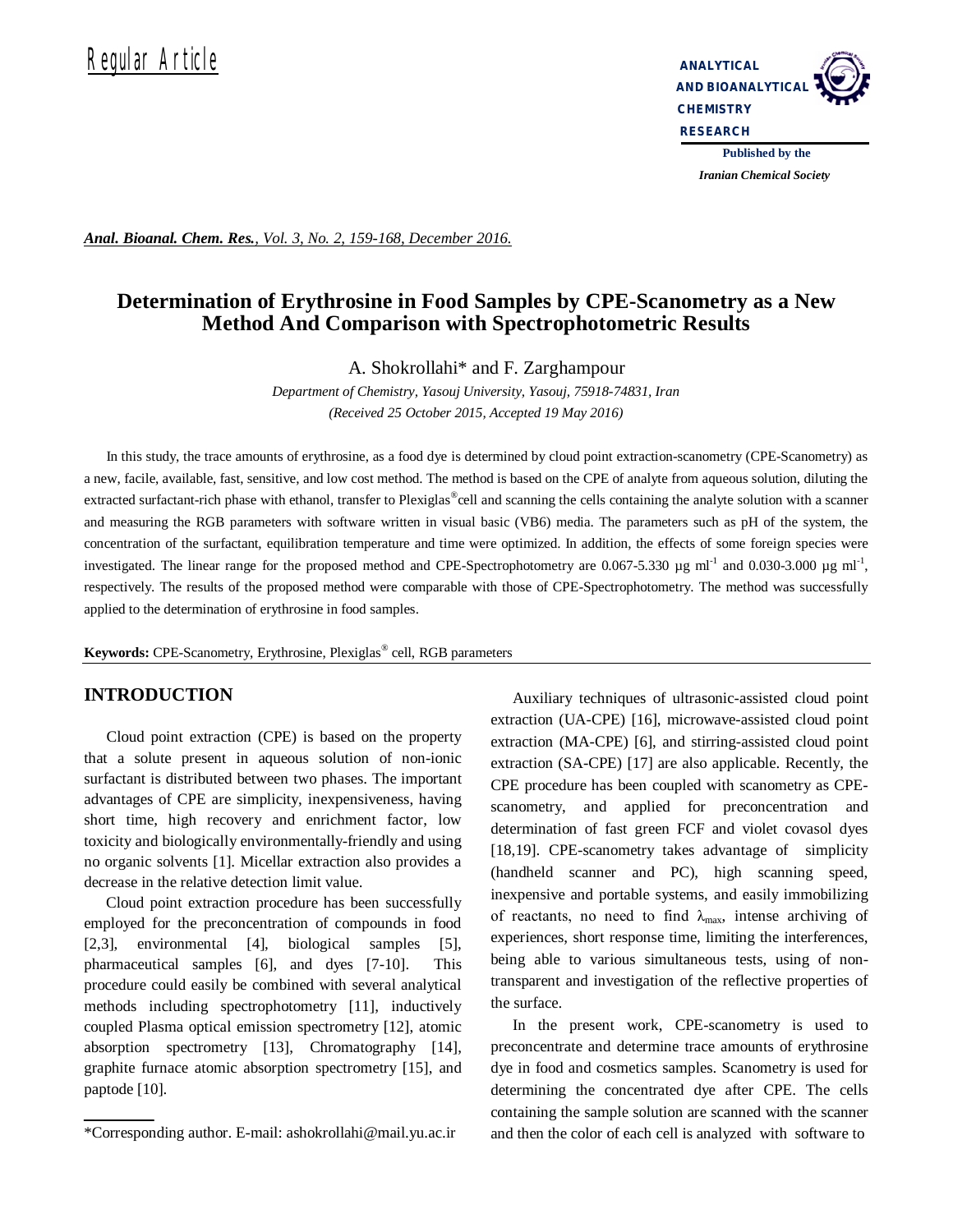red, green, and blue values. Compared with UV-Vis technique, a considerable accordance is observed at optimal conditions.

 Abbaspour *et al*. has introduced the scannometry technique recently [20]*.* They used commercially available flatbed-scanners for obtaining the images of color solutions. The obtained images were transferred to computer for analyzing and determining the intensity of color solutions. The method was based on the reaction in solution phase, in Plexiglas<sup>®</sup> cells. The solution was scanned and finally the RGB (red, green and blue) color model was used in color monitoring [21,22]. Recently this method was developed by Shokrollahi *et al*. for determination of acidity constants of indicators [23,24].

Erythrosine (E127), Disodium 2-(2,4,57 tetra iodo-3 oxido-6-oxoxanthine-9-yl) benzoate monohydrate (Fig. 1) is water soluble synthetic colorants and most popularly used as a food coloring agent [25] and a host of other application such as inks [26,27], photographic materials [28], dental plaque [29], bacterial plaque [30], and cancer cells [31]. In addition, it is used in drugs [32], cosmetics [33], and olives [34]. It is notable that erythrosine is highly toxic, causing various types of allergies, thyroid activities, anemia and DNA damage behavior. It is also carcinogenic in nature [35]. For this reason, safety data such as the acceptable daily intake, based on toxicological studies experimental animals and human clinical studies, have been especially determined and evaluated by Food Agricultural Organization (FAO) and World Health Organization (WHO) [36]. The acceptable daily intake of erythrosine is  $0.1 \text{ mg kg}^{-1}$  body weight based on WHO report [37].

Several methods have been introduced for determination of erythrosine. These methods include Mean Centering of Ratio Spectra [35,38], H-Point Standard Addition [39], Zero-crossing derivative spectrophotometry [40], and electrophoresis with laser induced fluorescence detection [41].

Therefore, a simple, fast, sensitive, and inexpensive method for determination of erythrosine is of practical importance. CPE-Scanometry is a new method for this purpose. However, the main goal of this study is to introduce a coupled technique with the above-of dyes, comparable results with respect to CPE-Spectrophotometry and application of the method for preconcentration and



**Fig. 1.** Molecular structure of erythrosine.

determination of erythrosine in the samples.

## **EXPERIMENTAL**

#### **Apparatus**

The cells (with 1000 µl volume for each of them) were built by using a sheet of Plexiglas® . A Canoscan LiDE 200 flatbed scanner was used for scanning the Plexiglas®sheet. The resolution of the scanner was regulated at 300 dpi. The VB based special software [42] was used to convert the recorded pictures of color of cells to RGB data. A Biohit prolinepipettor 100-1000 µl was used for injecting samples into the cells. A Metrohm (Herisau, Switzerland) digital pH meter Model 827 with a combined glass electrode was used to measure the pH values. A F.A.G thermostat bath (Iran) maintained at the desired temperature was used for the cloud point temperature experiments. Absorbance measurements were made by a JASCO V-530, UV-Vis spectrophotometer (Hachioji, Tokiyo, Japan) equipped with 1-cm quartz cells.

#### **Materials**

All chemicals used in this work were of analytical grade. In addition, double distilled water was used throughout the procedure. A 1% (w/v) Triton X-114 (Fluka, Buchs, Switzerland) solution was prepared by dissolving 1.0000 g of Triton X-114 in 100-ml volumetric flask. Erythrosine was purchased from M/s Merck (E. Merck, Darmstadt, Germany). A stock solution of 100  $\mu$ g ml<sup>-1</sup> of erythrosine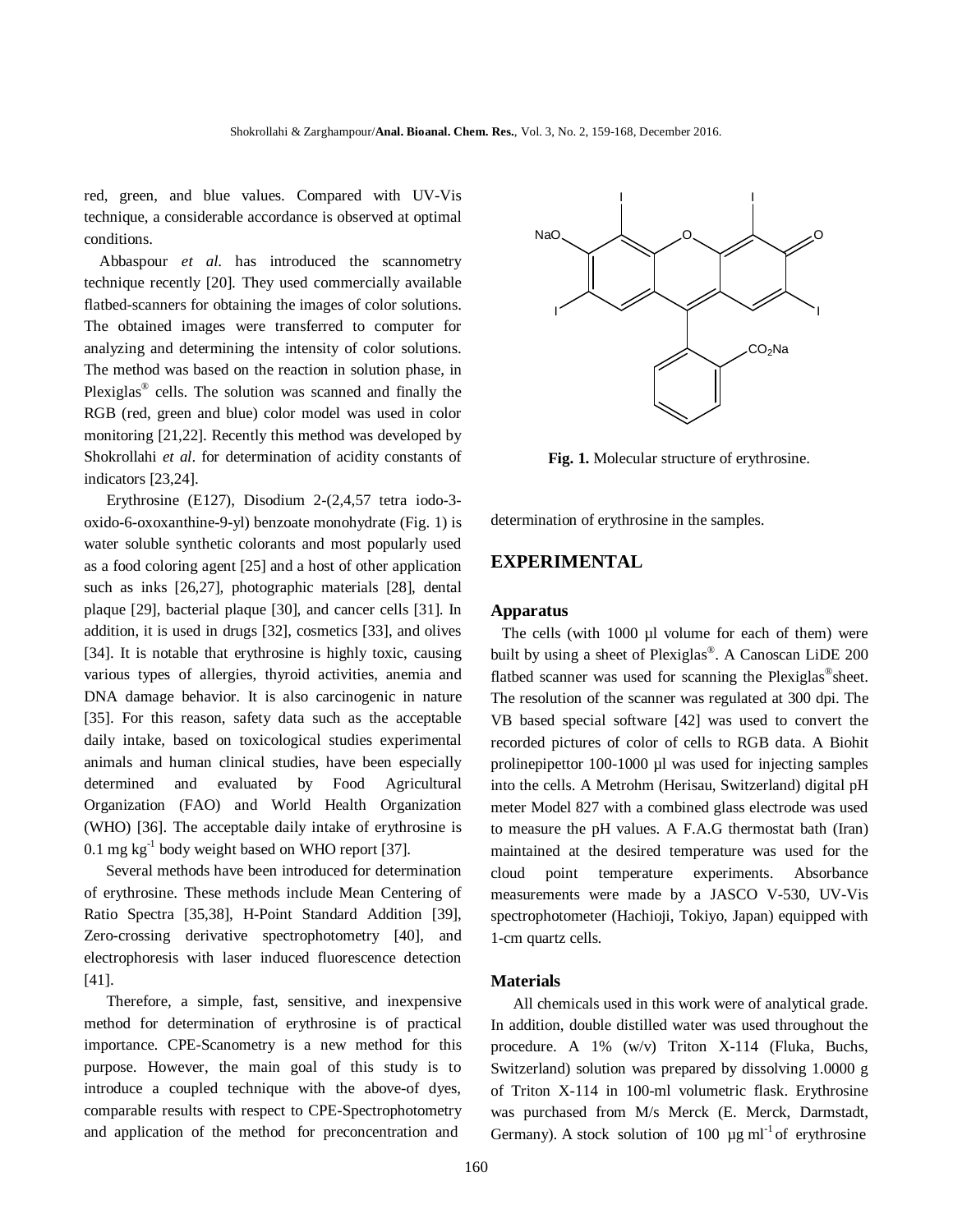was prepared and the more diluted solution was prepared from it. Nitrate salts of cadmium, cobalt, nickel, copper, zinc, calcium, and other salts from Merck were of the highest purity available and used without any further purification. Morin was purchased from Sigma-Aldrich (St. Louis, MO). Other chemicals were from Merck. To prepare the desired pH solution, the pH adjustment was carried out by acetic acid/sodium acetate buffer. The surfactant rich phase was diluted with ethanol.

## **Principles of the Red, Green and Blue (RGB) Color System**

The RGB color model is an additive color model in which red, green, and blue lights are added together in various ways to reproduce a broad array of colors. In computing, the color values are often stored as integer numbers in the range 0-255, the range that a single 8-bit byte can offer (by encoding 256 distinct values). In the RGB system, any color is represented in the form of (R, G, B), in which the  $(0,0,0)$  and  $(255,255,255)$  refer to black and white respectively. Therefore, by increasing the intensity of colors, the color values are decreased. In this system, 16777216 colors could be made. Any color could be described by the following formula:

$$
V = R + 256 \text{ G} + 256^2 \text{ B}
$$

where R, G, and B are red, green, and blue values of the main color. For black and white, V is equal to 0 and 16777216, respectively. By using the following flowchart, R, G and B values of V for any color could be extracted:

$$
R = V \text{ Mod } 256
$$
  

$$
G = ((V - R) \text{ Mod } (2562)/256
$$
  

$$
B = (V - R - G*256)/(2562)
$$

''Mod'' is a numeric function which returns the remainder when dividing two numbers.

### **Preparation of Cells Array**

In this method, we used the cylindrical cells. These cells were built by creating holes (i.d. 1.5 cm) in the sheet of

Plexiglas® (thickness 0.5 cm) using a laser. In order to close the bottom of the holes and make the cells, this holed sheet was stuck to another sheet of Plexiglas® (thickness of 0.1 cm).

In our design, the cells were aligned to 3 columns and 7 rows, giving a total of 21 cells in the Plexiglas<sup>®</sup>sheet.

#### **Procedure**

**CPE-scanometry.** A typical cloud point experiment was carried out using the following procedure. An aliquot of 15 ml of an aqueous solution containing  $2.67 \text{ µg} \text{ ml}^{-1}$  of erythrosine, 0.1% (w/v) of Triton X-114 at pH = 3.50 was prepared. Then, the mixture was heated for 10 min in a thermostatic bath at 40  $^{\circ}$ C. The separation of two formed phases was carried out by centrifuging for 10 min. The aqueous phase could then be separated completely by a pasteur pipette. The surfactant rich phase was diluted with ethanol to 500 µl, and 450 µl of this solution was injected into the cells. After shaking, the color cells were scanned with the scanner and the obtained images of the color solutions were analyzed to evaluate R, G, and B contents by the developed software (Fig. 2). The values of the RGB colors varied between 39.20 and 155.77 relative to erythrosine concentration. In the scanometry, contrary to spectrophotometry the reflection of color solutions is studied; therefore one of the R, G and B values of color solutions that have the same color as the solution is usually useless, because this value is often higher than 155.77, and does not significantly change during the experiment. In this study, because of red colorful solutions of erythrosine, the red and blue did not change significantly (and was almost greater than 155.77), so the intensities of the green values were chosen. Any effective intensity in the color values (R, G and B) between sample solutions and blanks were plotted *vs*. the considerable parameter.

Effective intensity<sub>R</sub> =  $-log(R_{sample}/R_{blank})$ 

Effective intensity<sub>G</sub> = -log ( $G_{sample}/G_{blank}$ )

Effective intensity<sub>B</sub> =  $-log(B_{sample}/B_{blank})$ 

**CPE-UV-Vis.** After performing cloud point experiment, using CPE-Scanometry, the surfactant rich phase was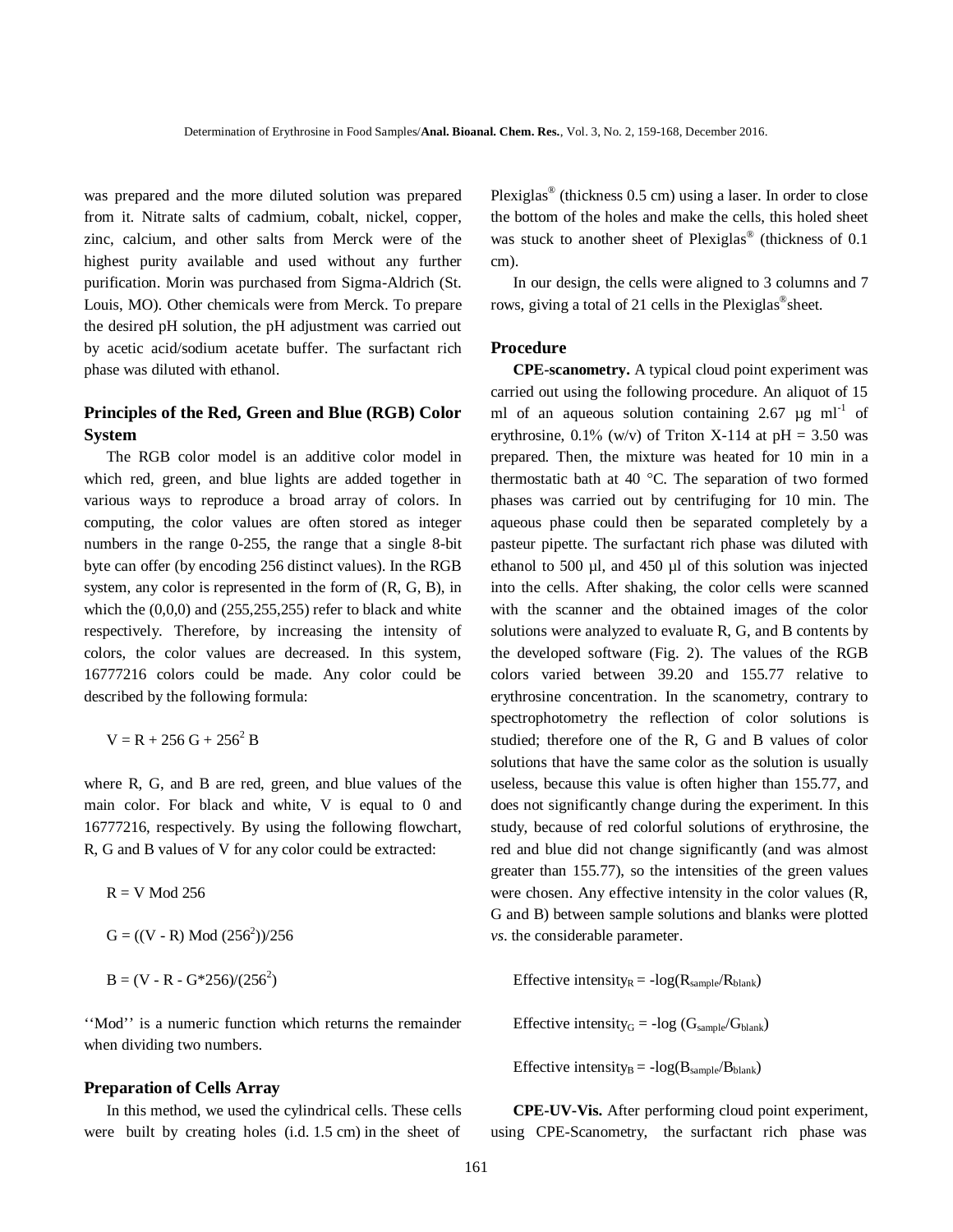

**Fig. 2.** Schematic of procedure.

diluted with ethanol to 1.0 ml, and the absorption spectra of diluted solution were recorded. A maximum absorption band was at 540 nm (Fig. 3). Therefore, this wavelength was used for subsequent absorbance measurements. To obtain calibration curves, absorbance values were plotted *vs*. analyte concentrations.

### **Preparation of Real Samples**

**Fruit jelly and fruit syrup powder.** 1.000 g (fruit jelly powder) or 2.000 g (fruit syrup powder) of the sample was transferred to a 250 ml volumetric flask and made volume up to the mark with double distilled water [35]. Then, 3.0 ml of this solution was poured into Falcon tubes and extracted using the proposed method at the optimal conditions.

**Fruit drink.** 10.0 ml of the sample was transferred to a 50 ml volumetric flask and made volume up to the mark with double distilled water [39]. Then, 2.5 ml of this solution was poured into Falcon tubes and analyzed by the developed procedure.



**Fig. 3.** The absorption spectrum of 1  $\mu$ g ml<sup>-1</sup> of erythrosine: without CPE in water (a) and after CPE in ethanol solvent (b).

#### **Rouge Powder Sample**

1.000 g of rouge powder in 100 ml volumetric flask was dissolved in a minimum amount of ethanol and made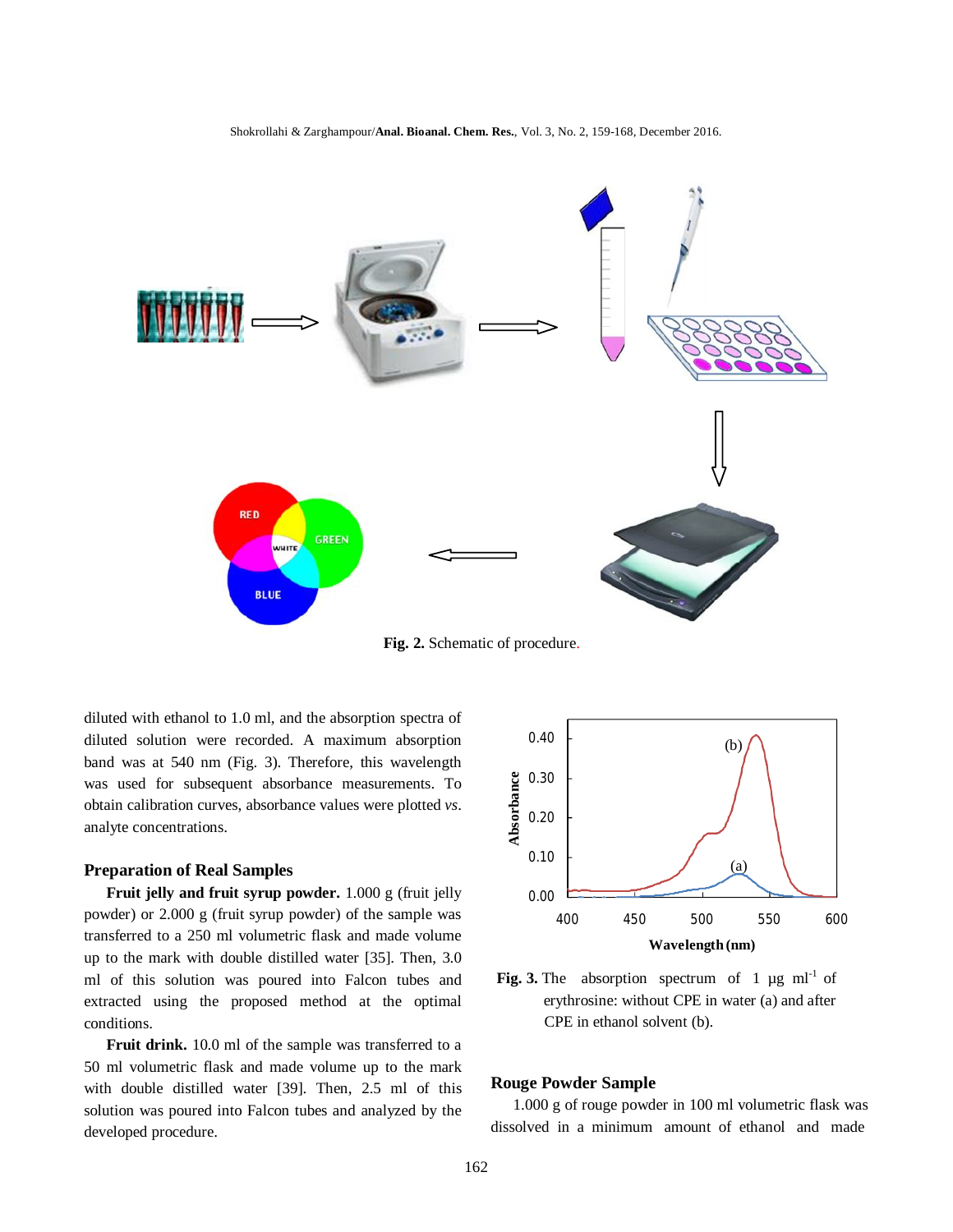volume up to the mark with double distilled water [38]. Then, this solution was filtered through filter paper to remove suspended particulate matter. The filtrate was diluted with double distilled water up to standard volume. Then, 2.0 ml of this solution was poured into Falcon tubes and analyzed by the proposed procedure.

## **RESULTS AND DISCUSSION**

The trace amounts of erythrosine as a food dye was determined by CPE-scanometry as a simple, fast, sensitive and inexpensive method. The obtaining results were compared with those obtained from spectrophotometric method. The RGB parameters and absorption spectrum of dyes were recorded after CPE with Triton X-114. The G parameter for 5  $\mu$ g ml<sup>-1</sup> of erythrosine was found to be the most sensitive signal without and with cloud point extraction (0.022 and 0.62, respectively), thus this technique can be used as a sensitive method. As obviously seen in Fig. 3,  $\lambda_{\text{max}}$  has shifted to red and the light absorption has increased considerably after CPE. Various experimental parameters, such as pH, amount of Triton X-114, time of centrifugation, equilibration temperature and time were studied to obtain an optimized system. These parameters were optimized by the one-at-a-time evaluation method.

### **Effect of pH**

For organic molecules, pH is perhaps the most critical factor regulating the partitioning of the target analyte in the micellar phase. Especially for ionizable species, maximum extraction efficiency is achieved at pH values where the uncharged form of the target analyte prevails. The ionic form of analytes does not interact with the micellar aggregate as strongly as its neutral form.

The effect of pH on the CPE of 2.67  $\mu$ g ml<sup>-1</sup> of erythrosine was studied in the range of 2.00-8.00 by addition of hydrochloric acid or sodium hydroxide. Figure 4a shows that at pH 3.50, maximum color intensity can be obtained. In the low pHs, the anionic groups -COO change to the uncharged groups -COOH, therefore the neutral form of erythrosine is transformed to the surfactant phase and the extraction efficiency is increased. In the lower pH and extremely acidic medium, neutral dye molecule will probably become cationic by accepting H<sup>+</sup> ions, and



**Fig. 4.** Effect of the test solution pH on the CPE of erythrosine: against the effective intensity of the solution (a) and absorbance of the solution (b) (conditions: erythrosine,  $2.67 \mu g$  ml<sup>-1</sup>; Triton X-114, 0.1% (w/v)).

therefore recovery will be reduced. At higher pH, low acidic pH and especially in alkaline solutions, the anionic form is mostly present and this causes a reduction in the extraction efficiency. A comparison between scanometry and spectrophotometric determination method confirmed that pH 3.50 is the most suitable pH value (Fig. 4b); and it was selected as the optimum pH value and was maintained by adding 2.0 ml of acetic acid/sodium acetate buffer solution. According to the literature [43], two  $pk_a$  values were found for erythrosine (3.92 and 5.16 which were attributed respectively to the carboxylic and phenolic groups), the obtaining of optimum pH value can be justified by this.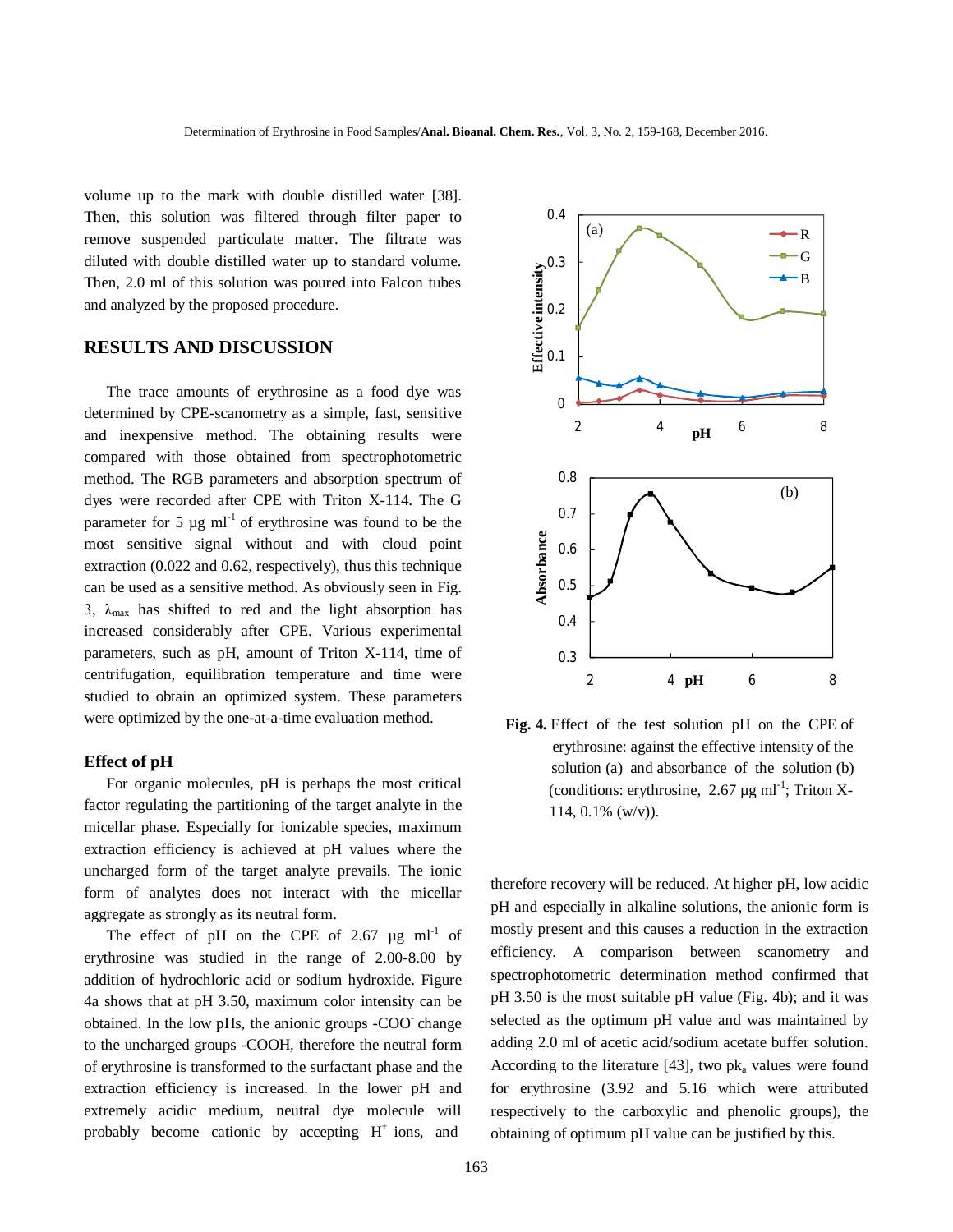

**Fig. 5.** Effect of Triton X-114 concentration on the CPE erythrosine: against the effective intensity of the solution (a) and absorbance of the solution (conditions: erythrosine, 2.67  $\mu$ g ml<sup>-1</sup>; Triton X-114, 0.1% (w/v); pH, 3.5).

### **Effect of Triton X-114 concentration**

A successful cloud point extraction should be able to maximize the extraction efficiency through minimizing the phase volume ratio ( $V_{\text{surface}}$ <sub>rich phase</sub>/ $V_{\text{aqueous phase}}$ ), so as to improve the preconcentration factor. The effect of Triton X-114 concentration on the extraction of dye was studied in the range of  $0.030 - 0.23\%$  (w/v). As seen in Fig. 5, the highest signal was obtained at  $0.1\%$  (w/v) of surfactant. At concentrations less than  $0.1\%$  surfactant, extraction is incomplete. No significant change is observed in recovery in 0.1% to about 0.2% surfactant. A slight decrease in the extraction efficiency is duo to remaining very small quantities of Triton X-114 and analyte in the aqueous solution. This phase can be competed with the surfactantrich phase to draw a little amount of analyte into itself. In



Fig. 6. Calibration graphs for determination of erythrosine by CPE-Scanometry (a) and CPE-UV- Vis (b) at optimum conditions (Triton X-114, 0.1% (w/v); pH, 3.5; temperature of bath,  $40^{\circ}$ C; time of bath, 10 min; time of centrifugation, 10 min).

addition, at a high concentration of surfactant, the viscosity of the enrichment phase increased and the signal decreased. Therefore, in order to obtain optimum conditions, a 0.1% (w/v) solution of Triton X-114 concentration was selected for further studies**.**

### **Effects of Equilibration Temperature and Time**

Optimal equilibrium temperature and time required to facilitate phase separation and preconcentration efficiency, were investigated. At lower temperature and times, the two phases cannot be formed; however, higher temperature and time cause the dissociation of surfactant-dye assembly while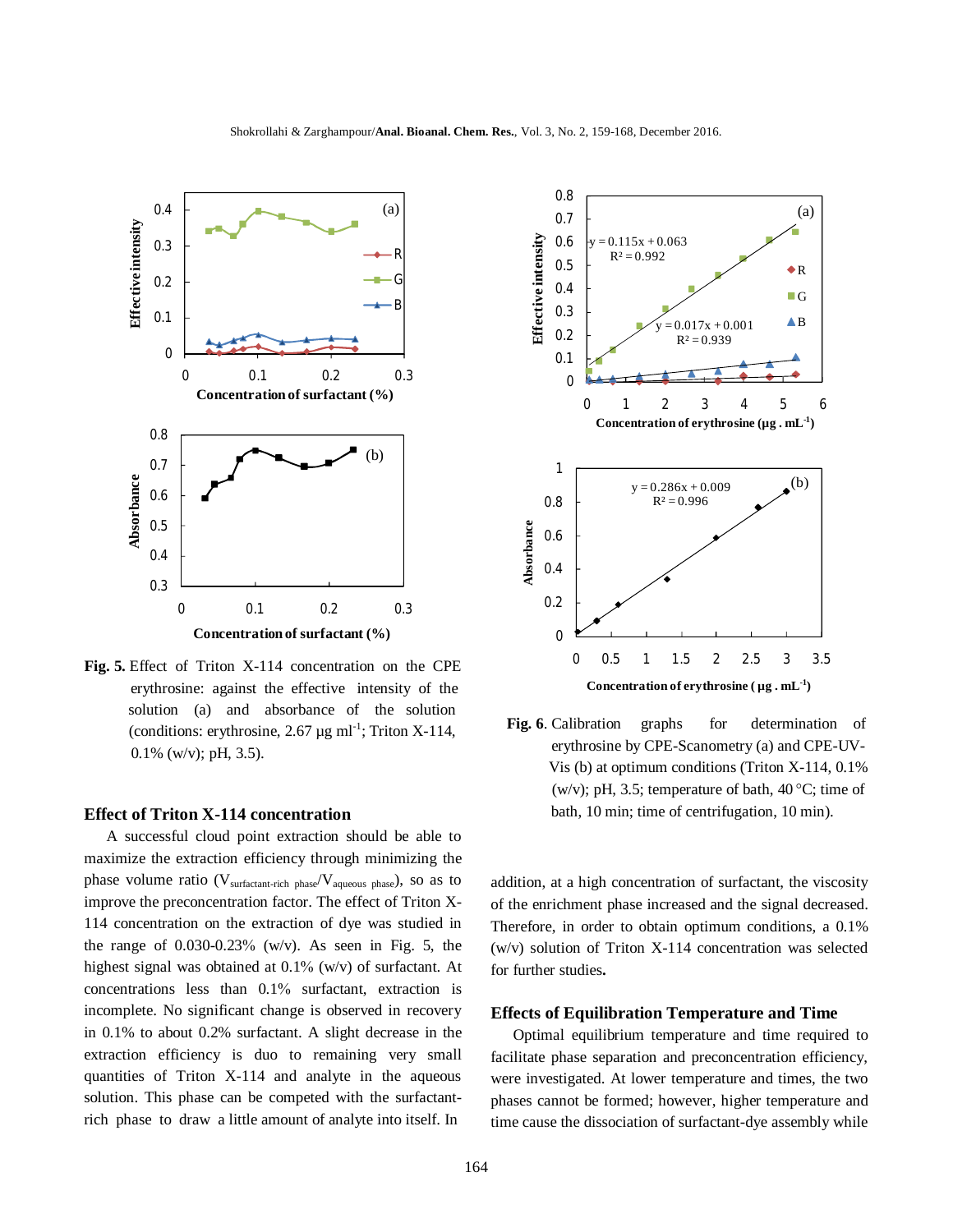much higher temperatures may lead to decomposition of the analyte. The effect of equilibrium temperature and time in the range of  $25-60$  °C and  $5-30$  min was studied, respectively. It was found that the extraction efficiency reaches to its maximum at 40 °C. Therefore, an equilibration temperature of 40 °C was chosen for the analysis. Maximum extraction efficiency was observed at 10 min. Accordingly, an incubation time of 10 min was chosen to be used in the next experiments in the respective methods.

### **Effect of Centrifuge Time**

Centrifugation can accelerate the equilibration and reduce the time required. The centrifugation time hardly affects the micelle formation, but accelerates the phase separation in the same way as in the conventional separation of a precipitate from its original aqueous environment.

To obtain the maximum efficiency of the method, it is necessary to preconcentrate a trace amount of dye with high sensitivity within a short period. The effect of the centrifugation time on the phase separation was studied in the range of 5-30 min. The best time was obtained at 10 min. At shorter times, the separation was not complete, and longer centrifugation time probably caused partial back extraction to the aqueous phase and a decreased signal.

#### **Study of Interference**

The influences of some diverse cations, anions and dyes on the determination of erythrosine were studied. Various amounts of other species were added to a solution containing 2.67  $\mu$ g ml<sup>-1</sup> of erythrosine, and the recommended procedure under optimum conditions was applied. An error of less than or equal to  $\pm$ 5.0% in the signal reading was considered as a tolerable value. The results presented in Table 1 show that the selectivity of the CPE-Scanometry is reasonable while low or equal selectivity is obtained with the CPE-UV-Vis method at a same concentration of interferes. As seen, the power of the CPE-Scanometry is considerable in the determination of erythrosine in the presence of some dyes such as Titangelb, Morin and Fluorescein.

#### **Analytical Performance**

Under optimum conditions, a linear range of 0.06-5.33

 $\mu$ g ml<sup>-1</sup> of erythrosine was obtained. The equation of the regression line with and without the preconcentration (for G parameter) was  $y = 0.115C + 0.063$  (Fig. 6a) and  $y =$ 0.011C - 0.033 respectively, where C is the concentration of erythrosine in  $\mu$ g ml<sup>-1</sup>. The detection limit based on three times the standard deviation of the blank  $(3S_b)$  for each RGB factor was found to be  $0.058$  (n = 5). The relative standard deviation (RSD) for 2.67  $\mu$ g ml<sup>-1</sup> of erythrosine was 0.55% for R ( $n = 5$ ). As the R and B values do not vary considerably by changing the concentration of dye, the RSD values were calculated only for G value. The enrichment factor, defined as the ratio of the slopes of calibration curves with and without the preconcentration was 10.45 for the proposed method. The preconcentration factor based on the ratio of the initial volume in the centrifuge tube to the final volume of the dissolving solvent is 30.00, where as in CPE-UV-Vis a linear calibration graph in the range of 0.03-3.00  $\mu$ g ml<sup>-1</sup> of erythrosine in the initial solution was obtained by applying the optimized conditions. The equation of the regression line with and without the preconcentration was y  $= 0.286C + 0.009$  (Fig. 6b) and y = 0.082C - 0.006 respectively, where C is the concentration of erythrosine in  $\mu$ g ml<sup>-1</sup>. The detection limit based on three times the standard deviation of the blank  $(3S_b)$  was 0.022 µg ml<sup>-1</sup> (n = 5). The relative standard deviation (RSD) for 2.67  $\mu$ g ml<sup>-1</sup> erythrosine was 3.27% (n = 5). The enrichment and preconcentration factors for UV-Vis-CPE method were obtained to be 3.49 and 15.00, respectively.

#### **Application to Real Samples**

The proposed method was validated by the analysis of erythrosine in food and cosmetics samples. One fruit jelly powder (strawberry), one fruit syrup powder (strawberry), fruit drink (strawberry) and rouge powder were prepared, selected and applied to the determination of concentration of this dye under optimum conditions. An aliquot of the sample solution was prepared according to the preparation of real sample section and analyzed by the procedure described above. The concentration of this dye in the cited real samples was calculated from the standard addition calibration curves. The developed methodology was validated by the recovery studies. Good recoveries (92.36- 105.72%) were achieved for all analyzed samples. The results for this study are presented in Table 2.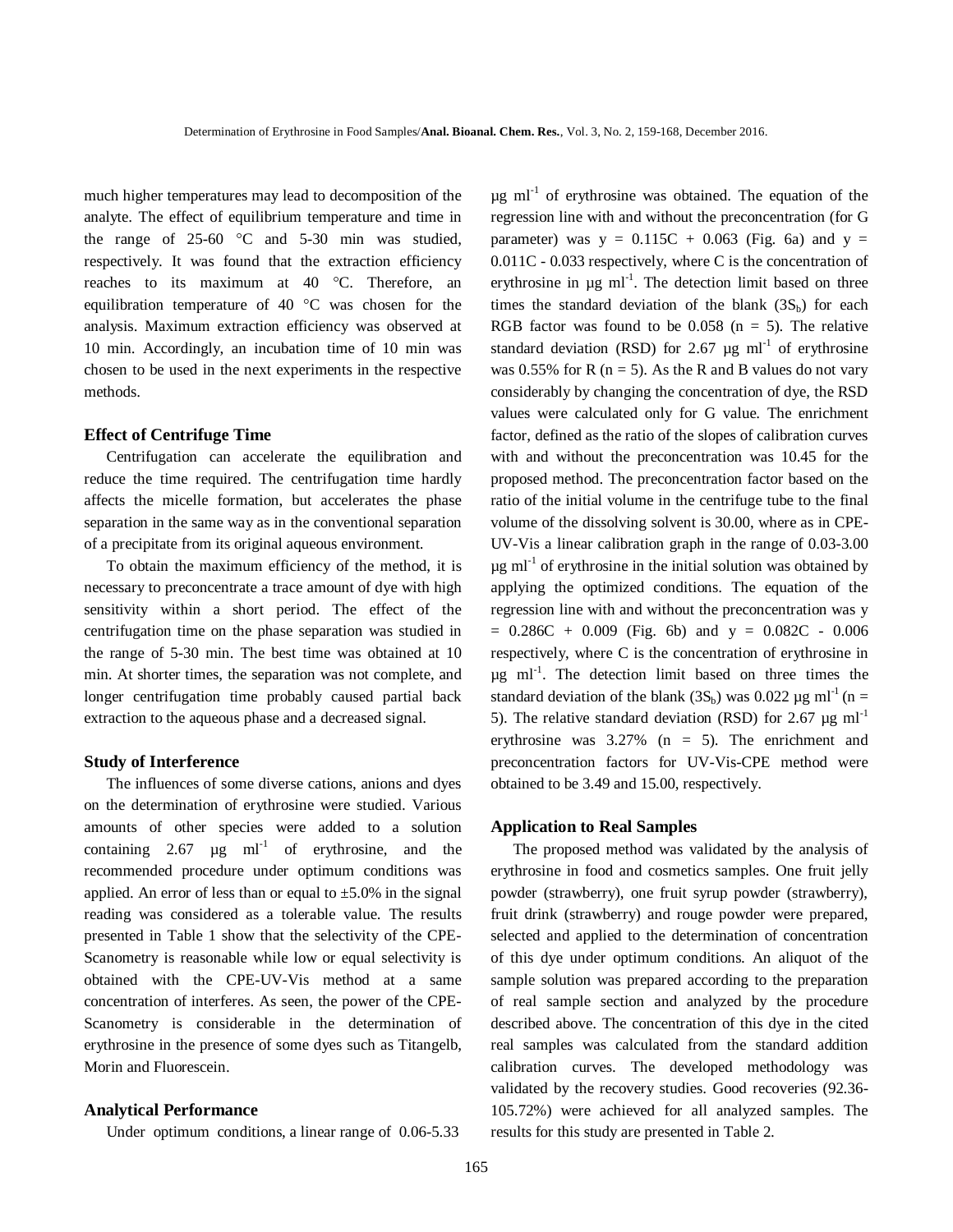Shokrollahi & Zarghampour/**Anal. Bioanal. Chem. Res.**, Vol. 3, No. 2, 159-168, December 2016.

| Foreign ion/dye                                                             | Foreign species ( $\mu$ g ml <sup>-1</sup> ) |            |  |  |
|-----------------------------------------------------------------------------|----------------------------------------------|------------|--|--|
|                                                                             | CPE-Scanometry                               | CPE-UV-Vis |  |  |
| $Na^+$ , $Ca^{2+}$                                                          | 3300                                         | 3300       |  |  |
| $Cd^{2+}$ , $Ni^{2+}$ , $Pb^{2+}$ , $Mg^{2+}$                               | 3300                                         | 1000       |  |  |
| $Cu^{2+}$                                                                   | 3300                                         | 500        |  |  |
| $Ba^{2+}$ , $Co^{2+}$                                                       | 500                                          | 500        |  |  |
| $Zn^{2+}$                                                                   | 1000                                         | 250        |  |  |
| $\text{Fe}^{3+}$                                                            | 10                                           | 10         |  |  |
| $Cl^{\dagger}$ , $ClO_4^{\dagger}$ , $NO_3^{\dagger}$ , $CH_3COO^{\dagger}$ | 3300                                         | 3300       |  |  |
| Morin                                                                       | $\mathbf{1}$                                 | 0.5        |  |  |
| Titangel                                                                    | 1                                            | Interfere  |  |  |
| Fluorescein                                                                 | 1                                            | 0.5        |  |  |

**Table 1.** The Effect of Foreign Ions and Dyes on the Determination of 2.67  $\mu$ g ml<sup>-1</sup> of Erythrosine by CPE-Scanometry and CPE-UV-Vis Method

## **Table 2.** Determination of Erythrosine in Different Samples

|                                 | Erythrosine (mg $g^{-1}$ ) |                   |  |  |
|---------------------------------|----------------------------|-------------------|--|--|
| Samples                         | <b>CPE-Scanometry</b>      | <b>CPE-UV-Vis</b> |  |  |
| Fruit jelly powder (strawberry) | 0.550                      | 0.565             |  |  |
| Fruit syrup powder (strawberry) | 0.598                      | 0.599             |  |  |
| Fruit flavor drink (strawberry) | $16.890^{\circ}$           | $16.620^{\circ}$  |  |  |
| Rouge powder                    | 0.613                      | 0.662             |  |  |

<sup>a</sup>For this real sample the unit of concentration is  $\mu$ g ml<sup>-1</sup>.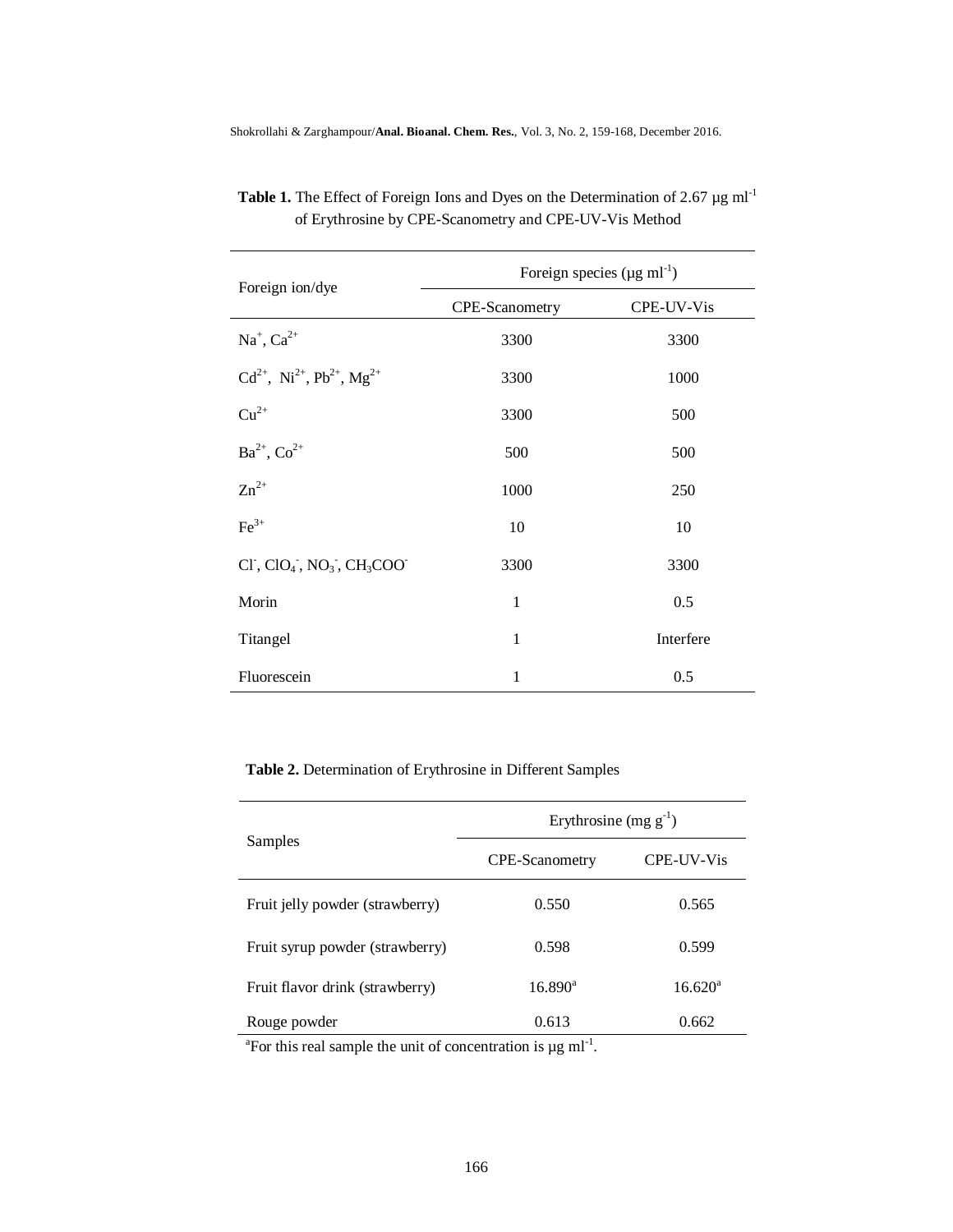| Method                                                          | Analyte<br>(s)                                 | Reagent | Linear range<br>$(\mu g \text{ ml}^{-1})$ | <b>LOD</b><br>$(\mu g \, \text{ml}^{-1})$ | <b>RSD</b><br>$(\% )$ | Ref.      |
|-----------------------------------------------------------------|------------------------------------------------|---------|-------------------------------------------|-------------------------------------------|-----------------------|-----------|
| Mean Centering of<br>Ratio Spectra                              | Eosin and<br>Erythrosine                       | Cr(VI)  | 1.470-8.070                               | 0.498                                     |                       | $[38]$    |
| <b>H-Point Standard</b><br>Addition                             | Eosin and<br>Erythrosine                       | Fe(III) | 1.460-6.590                               |                                           |                       | $[39]$    |
| electrophoresis with<br>laser induced<br>fluorescence detection | Erythrosine and<br>Other red food<br>Colorants |         |                                           | $0.4$ ng ml <sup>-1</sup>                 |                       | $[41]$    |
| Zero-crossing<br>derivative<br>spectrophotometric               | Sunset yellow and<br>erythrosine               |         | 2.000-10.000                              |                                           | 2.3                   | $[40]$    |
| Mean Centering of<br>Ratio Spectra                              | Eosin and<br>Erythrosine                       | Fe(III) | 0.0527-0.615                              | 0.199                                     |                       | $[35]$    |
| CPE-Scanometry<br>CPE-UV-Vis                                    | Erythrosine                                    |         | 0.067-5.330<br>$0.030 - 3.000$            | 0.058<br>0.021                            | 0.55<br>3.27          | This work |

 **Table 3.** Comparative Data for Determination of Erythrosine by CPE-Scanometry and CPE-UV-Vis

## **CONCLUSIONS**

The trace amounts of erythrosine, as a food dye, was determined by CPE-scanometry as a new, facile, fast, sensitive, relative green and inexpensive method and comparable with CPE-UV-Vis technique. The analytical results showed that the method developed could be successfully adopted for the separation and determination of dye with high sensitivity and selectivity. The linear range of the proposed method for determination of erythrosine is wider and the LOD is comparable with CPE-UV-Vis method. The proposed method can be applied for preconcentration and determination of erythrosine in the various food and cosmetics samples.

In Table 3, comparison of this method with some other reported methods for determination of erythrosine is presented. As this table illustrates, the proposed method is

comparable with the most previously reported methods and has a lower limit of detection. In addition, it is an inexpensive, simple and rapid method for determination of erythrosine.

### **ACKNOWLEDGEMENTS**

The financial support of this project by Yasouj University is greatly appreciated.

## **REFERENCES**

- [1] A. Niazi, T. Momeni-Isfahania, Z. Ahmari, J. Hazard. Mater. 165 (2009) 1200.
- [2] D. Citak, M. Tuzen, Food Chem. Toxicol. 48 (2010) 1399.
- [3] A. Shokrollahi, S. Eslami, A.H. Kianfar, Chem. Sci.